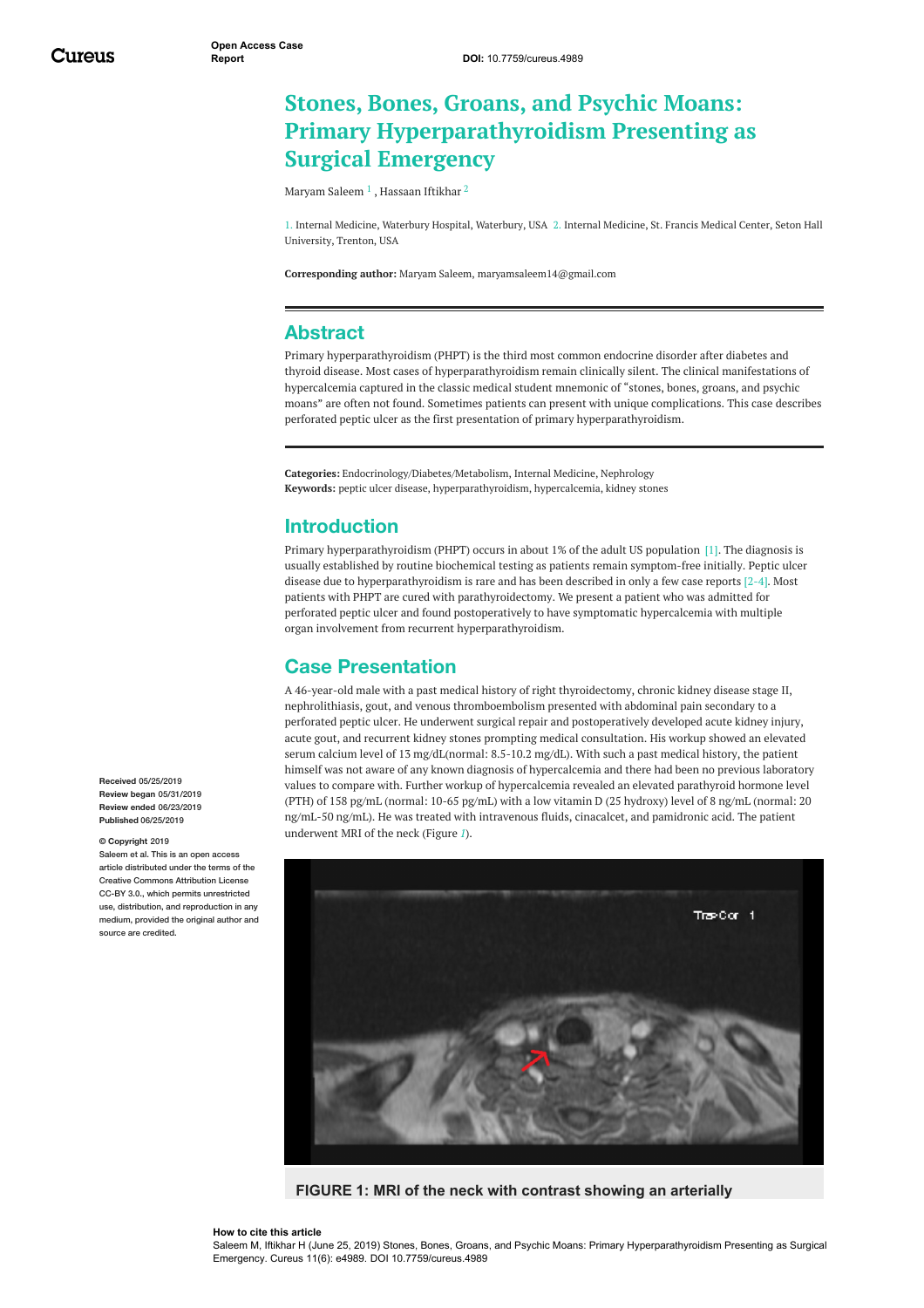**enhancing nodule (arrow) in the region of the right thyroid resection bed suggestive of parathyroid adenoma.**

Magnetic resonance imaging of the neck confirmed a diagnosis of parathyroid adenoma. Post-discharge his calcium level trended up from a new baseline of 10 mg/dL to 12.5 mg/dl, and the PTH level rose to 313 pg/mL. He underwent re-operative parathyroidectomy with resection of the right parathyroid gland. Pathology confirmed atypical enlarged parathyroid tissue. Postoperatively, his calcium and PTH levels normalized.

The etiology of peptic ulcer disease was likely hypercalcemia. Other differentials were also considered including Zollinger-Ellison syndrome but his gastrin levels were normal. Multiple endocrine neoplasia (MEN1) was also a consideration but the patient didn't have any signs of prolactinoma and there was no evidence of pancreatic mass to suggest pancreatic tumors as per initial abdominal imaging. Pathology of the gastric specimen after surgery was negative for *Helicobacter pylori.*

### **Discussion**

Our patient illustrated the full spectrum of disease and classical manifestations of primary hyperparathyroidism, which is very uncommon in the United States. The disease is considered clinically silent and diagnosis is usually on routine biochemical tests. Most people present with fatigue and tiredness. Other common symptoms at the time of presentation include renal stones, bone involvement, and impaired cognition [1]. According to early literature, the incidence of peptic ulcer disease in patients with hyperparathyroidism is 9% [5]. Peptic ulcer disease is less common now because of proton pump inhibitors. Symptoms usually resolve after the surgery though studies have shown that recurrence of hyperparathyroidism is not uncommon (7%-8% in 10 year follow-up) but it may occur more than 20 years after treatment [6-8]. Our patient illustrates that it is important to look beyond the initial presentation of any surgical emergency to identify the underlying cause of disease for definitive treatment. A multidisciplinary team approach is the best option in this setting.

## **Conclusions**

Peptic ulcer disease is a well-known complication of untreated PHPT; however, cases of a perforation of peptic ulcer as the first clinical manifestation of primary hyperparathyroidism are extremely rare. Diagnosis of PHPT is usually biochemical. Asymptomatic hypercalcemia without any signs or symptoms should raise the concern for hyperparathyroidism. Early symptoms are usually nonspecific and include fatigue, constipation, weakness, and bone and muscle pain. Diagnosis of PHPT is usually established by measuring PTH and calcium levels. 25 hydroxy vitamin D level is often measured to distinguish PHPT from secondary hyperparathyroidism. Our patient illustrates that it is important to look beyond the initial presentation of any surgical emergency to identify the underlying cause of disease for definitive treatment. A multidisciplinary team approach is the best option in this setting.

# **Additional Information**

#### **Disclosures**

**Human subjects:** Consent was obtained by all participants in this study. **Conflicts of interest:** In compliance with the ICMJE uniform disclosure form, all authors declare the following: **Payment/services info:** All authors have declared that no financial support was received from any organization for the submitted work. **Financial relationships:** All authors have declared that they have no financial relationships at present or within the previous three years with any organizations that might have an interest in the submitted work. **Other relationships:** All authors have declared that there are no other relationships or activities that could appear to have influenced the submitted work.

# **References**

- 1. Madkhali T, Alhefdhi A, Chen H, Elfenbein D: Primary [hyperparathyroidism](https://www.ncbi.nlm.nih.gov/pmc/articles/PMC4771429/#). Turkish J Surg. 2016, 32:58-66.
- 2. Ahmad M, Vaidyan P, Ahmeda A: An [uncommon](https://dx.doi.org/10.1136/pgmj.75.880.113) aetiology of perforated gastric ulcer. BMJ. 1998, 75:113- 115. [10.1136/pgmj.75.880.113](https://dx.doi.org/10.1136/pgmj.75.880.113)
- 3. Efremidou EI, Liratzopoulos N, Papageorgiou MS, Karanikas M, Pavlidou E, Romanidis K, Manolas KJ: Peptic ulcer perforation as the first manifestation of previously unknown primary [hyperparathyroidism.](https://dx.doi.org/10.1159/000104224) Case Rep Gastroenterol. 2007, 1:21-6. [10.1159/000104224](https://dx.doi.org/10.1159/000104224)
- 4. Xie D, Hu K, Xian Y, et al.: A life-threatening duodenal ulcer hemorrhage due to previously unknown primary hyperparathyroidism. Gastroenterol Rep. 2018, 6:231-233. [10.1093/gastro/gow029](https://dx.doi.org/10.1093/gastro/gow029)
- 5. Ebert EC: The [parathyroids](https://www.ncbi.nlm.nih.gov/pubmed/20485190) and the gut. J Clin Gastroenterol. 2010, 44:479-82.
- 6. Hedbäck G, Odén A: Recurrence of [hyperparathyroidism;](https://www.ncbi.nlm.nih.gov/pubmed/12656661) a long-term follow-up after surgery for primary hyperparathyroidism. Eur J Endocrinol. 2003, 148:413-21.
- 7. Linos DA, van Heerdan JA, Abboud CF, Edis AJ: Primary [hyperparathyroidism](https://www.ncbi.nlm.nih.gov/pubmed/637708) and peptic ulcer disease . Arch Surg. 1978, 113:384-6.
- 8. Gopinath P, Sadler GP, Miha R: Persistent symptomatic [improvement](https://link.springer.com/article/10.1007%2Fs00423-010-0689-z) in the majority of patients undergoing